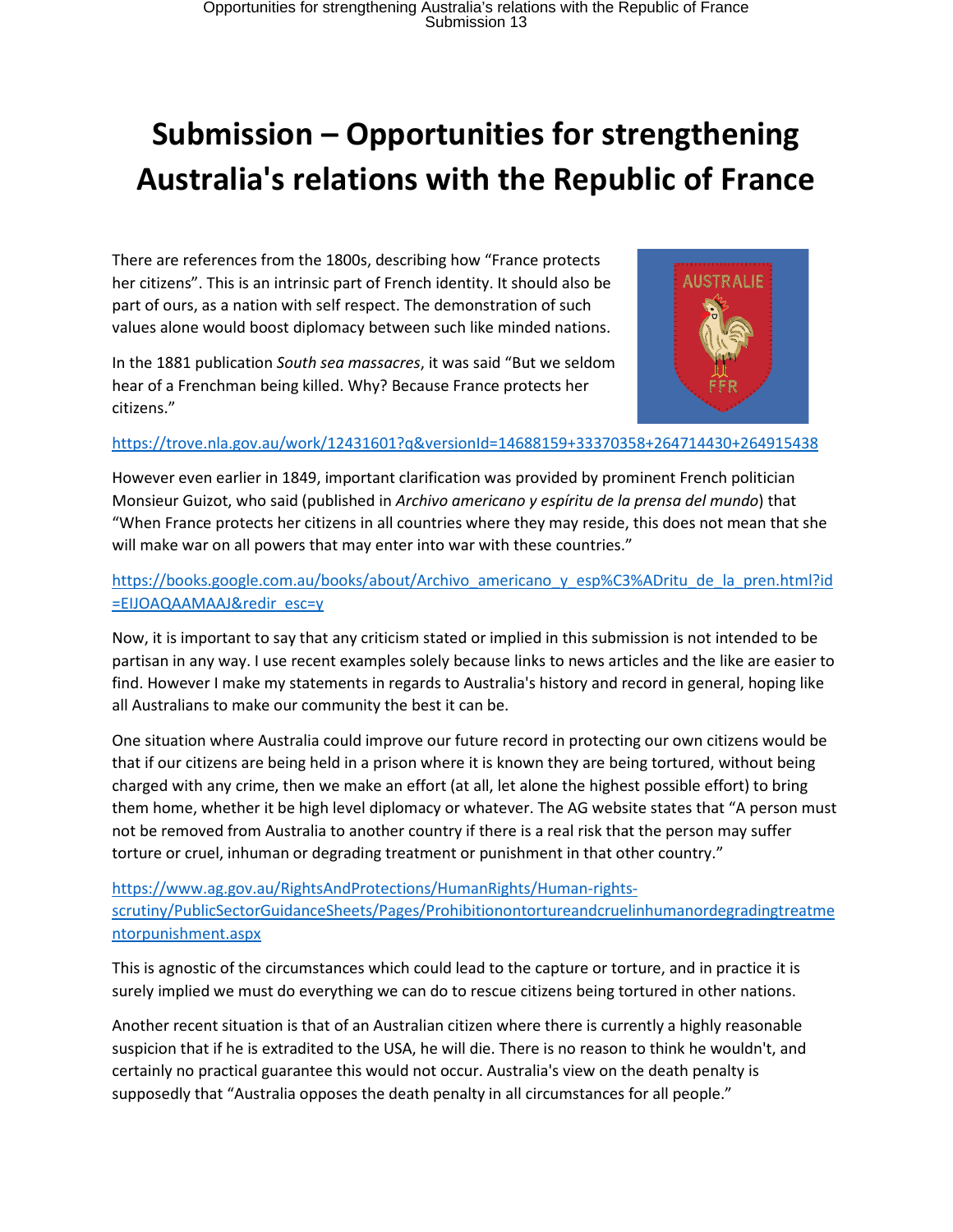# Opportunities for strengthening Australia's relations with the Republic of France Submission 13

# [https://dfat.gov.au/international-relations/themes/human-rights/Pages/australias-strategy-for](https://dfat.gov.au/international-relations/themes/human-rights/Pages/australias-strategy-for-abolition-of-the-death-penalty.aspx)[abolition-of-the-death-penalty.aspx](https://dfat.gov.au/international-relations/themes/human-rights/Pages/australias-strategy-for-abolition-of-the-death-penalty.aspx)

Given this is absolute, Australia would be able to demonstrate protection of our citizens by pursuing the best available diplomatic channels to bring a citizen in these circumstances home. Again I make no value judgement as to the circumstances of why he is where he is, what I am mentioning here is a question of protecting our citizens in line with the values we say we have, and/or should have. Further to this, there are and have been ongoing question marks about the health of this citizen. Nothing that Australia is a signatory to the "right to health" principle, Australia should be doing whatever it can to ensure the right to health is preserved for our citizens.

[https://www.ag.gov.au/RightsAndProtections/HumanRights/Human-rights](https://www.ag.gov.au/RightsAndProtections/HumanRights/Human-rights-scrutiny/PublicSectorGuidanceSheets/Pages/Righttohealth.aspx)[scrutiny/PublicSectorGuidanceSheets/Pages/Righttohealth.aspx](https://www.ag.gov.au/RightsAndProtections/HumanRights/Human-rights-scrutiny/PublicSectorGuidanceSheets/Pages/Righttohealth.aspx)

Yet, what we have had is apathy and disowning of our citizen from both major sides of politics.

## [https://www.lowyinstitute.org/the-interpreter/julian-assange-s-case-special-no-point-pretending](https://www.lowyinstitute.org/the-interpreter/julian-assange-s-case-special-no-point-pretending-otherwise)[otherwise](https://www.lowyinstitute.org/the-interpreter/julian-assange-s-case-special-no-point-pretending-otherwise)

The most prominent recent case of Australia needing to protect citizens is evacuating citizens from areas where the so-called novel coronavirus is out of control. The original position of DFAT and the government was that citizens would need to open their chequebook prior to being helped to come home.

[https://amp.smh.com.au/politics/federal/australians-will-need-to-pay-1000-to-be-evacuated-from](https://amp.smh.com.au/politics/federal/australians-will-need-to-pay-1000-to-be-evacuated-from-wuhan-20200130-p53w71.html)[wuhan-20200130-p53w71.html](https://amp.smh.com.au/politics/federal/australians-will-need-to-pay-1000-to-be-evacuated-from-wuhan-20200130-p53w71.html)

#### <https://amp.abc.net.au/article/11913304>

Under this scheme, stranded citizens would have had to pay \$1000 for the privilege of spending two weeks isolated on Christmas Island, prior to having to fund their way home from Perth. DFAT even stated that it is standard for citizens to make a contribution to their repatriation. Well they already have! It's called taxes. If taxes are for anything, they are for protecting our citizens whenever and wherever they need it. What's more, the evacuations were slow compared to Japan and the USA, whether this be through poor diplomacy or a laissez-faire attitude, again not taking all measures to protect our citizens. Furthermore, DFAT advised stranded citizens they needed to make their own way to Wuhan, which was under lockdown. Advice about as useful as being told to get a hat while falling into a volcano. Not a particularly good reflection on our national identity.

Even China itself stated that it would take all measures possible to protect Australians in Wuhan!

#### <https://amp.abc.net.au/article/11913304>

And then, during the height of the crisis when located in China, we were told "Australians should not rely on further assisted departure from Wuhan or mainland China..." Actually, whatever assistance is needed is *exactly* what Australians should be able to rely on. Other countries continued to carry out evacuations including the USA, New Zealand and Singapore. The Singaporean foreign minister said they "will not leave" any Singaporean behind. To the Australian authorities that be, I simply say: try harder!

Of course, the response from France and the EU was different. It resembles orderly competence.